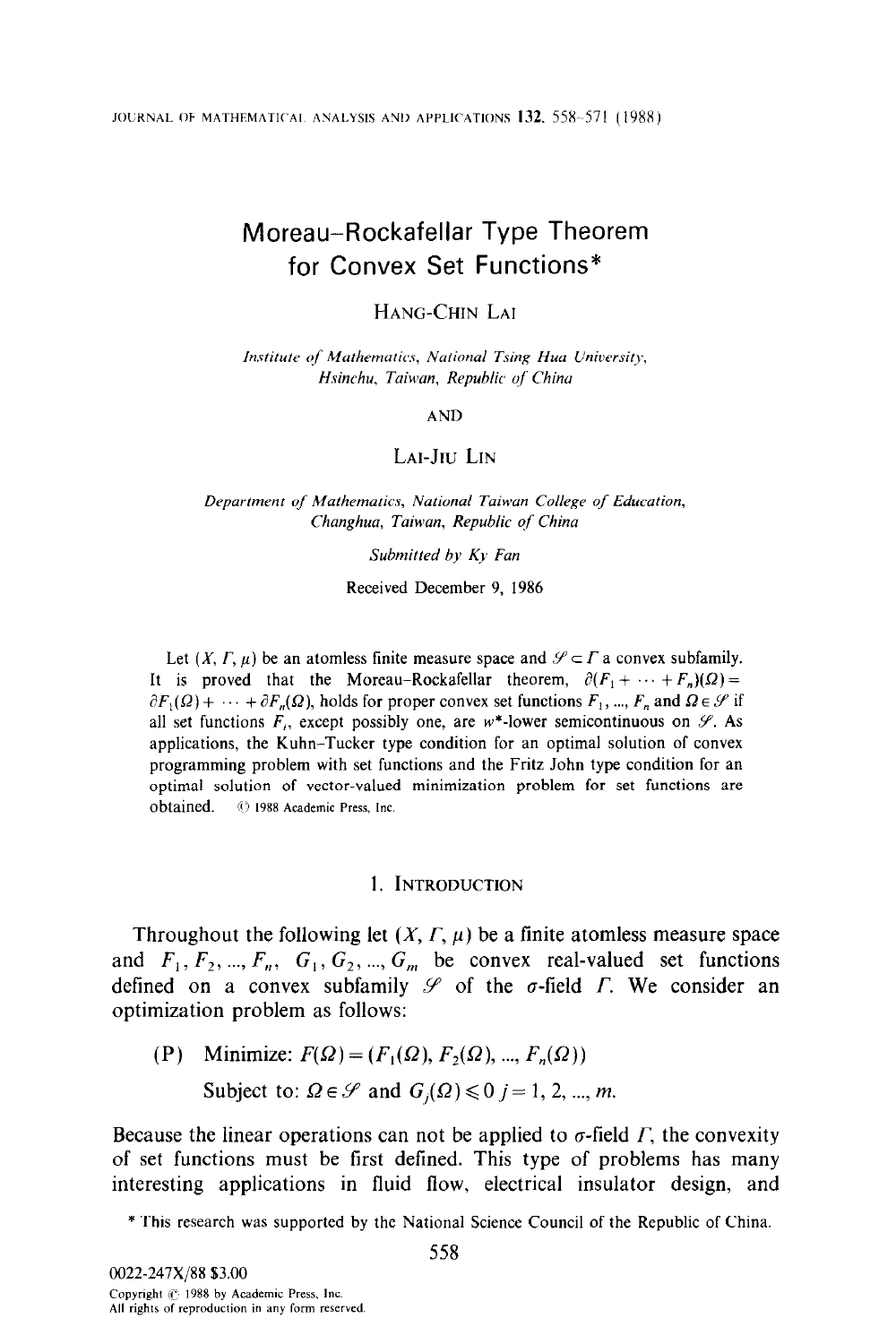optimal plasma confinement (see the references in [13], see also  $[2, 3, 8, 9]$ ). In  $[13]$ , Morris introduced the notions of differentiability and convexity of a real valued set function on a measure space. Following Morris setting, Lai et al. proved the Fenchel duality theorem for set functions [S] and characterized an optimal solution for a minimization problem of convex set functions in terms of the saddle point of a Lagrangian function [9].

Recently, Chou, Hsia, and Lee have studied the programming problems for set functions in  $[2, 3]$ . In  $[2]$ , they used the Farkas-Minkowski, theorem to establish a necessary condition for the optimality of convex set functions with a constraint qualification; and in [3], they considered the second-order differentiable set functions and proved a second-order necessary condition for a local minimum of a minimization problem with an inequality constraint for set functions.

In this paper we will prove a theorem of Moreau-Rockafellar type for set functions, and then use the theorem to prove a Kuhn-Tucker type condition for an optimal solution of the minimization problem (P) for real valued set functions. If the set functions are vector-valued, the Fritz John type condition for an optimum of the multiobjective minimization problem (P) is established. The Kuhn-Tucker type condition for an optimal solution of functions on the usual linear space has been shown in Mond and Zlobec  $[12,$  Theorem 2] as well as in Kanniappan and Sastry  $[7,$ Theorem 2.21, while the Fritz John type condition has been proved in Lai and Ho  $\lceil 10$ , Theorem 3.1].

### 2. DEFINITIONS AND BASIC PROPERTIES FOR SET FUNCTIONS

We assume that  $(X, \Gamma, \mu)$  is an atomless finite measure space. Each  $\Omega \in \Gamma$ can be identified with its characteristic function  $\chi_{\Omega} \in L_{\infty}(X, \Gamma, \mu)$  $L_1(X, \Gamma, \mu)$  and so the  $\sigma$ -field  $\Gamma$  is identified as a subset  $\chi_{\Gamma} = {\chi_{\Omega} | \Omega \in \Gamma}$  of  $L_{\infty}(X, \Gamma, \mu) = L^{\infty}$ . For a convex set function  $F: \mathscr{S} \to \mathbb{R}$ , we admit  $F(\Omega) = F(\Lambda)$  if  $\chi_{\Omega} = \chi_{\Lambda}$ ,  $\mu$ -a.e., thus F can be regarded as a function defined on  $\chi_{\mathscr{S}} = {\chi_{\Omega} : \Omega \in \mathscr{S}}$  in  $L^{\infty}$ . Similar to [13, Proposition 3.2 and Lemma 3.3], for any  $(\Omega, \Lambda, \lambda) \in \Gamma \times \Gamma \times [0, 1]$ , there exist sequences  $\{\Omega_n\}$ and  $\{A_n\}$  in  $\Gamma$  such that

$$
\chi_{\Omega_n} \xrightarrow{w^*} \lambda \chi_{\Omega \setminus \Lambda} \quad \text{and} \quad \chi_{\Lambda_n} \xrightarrow{w^*} (1 - \lambda) \chi_{\Lambda \setminus \Omega} \quad (1)
$$

imply

$$
\chi_{\Omega_n \cup A_n \cup (\Omega \cap A)} \xrightarrow{w^*} \lambda \chi_{\Omega} + (1 - \lambda) \chi_A, \tag{2}
$$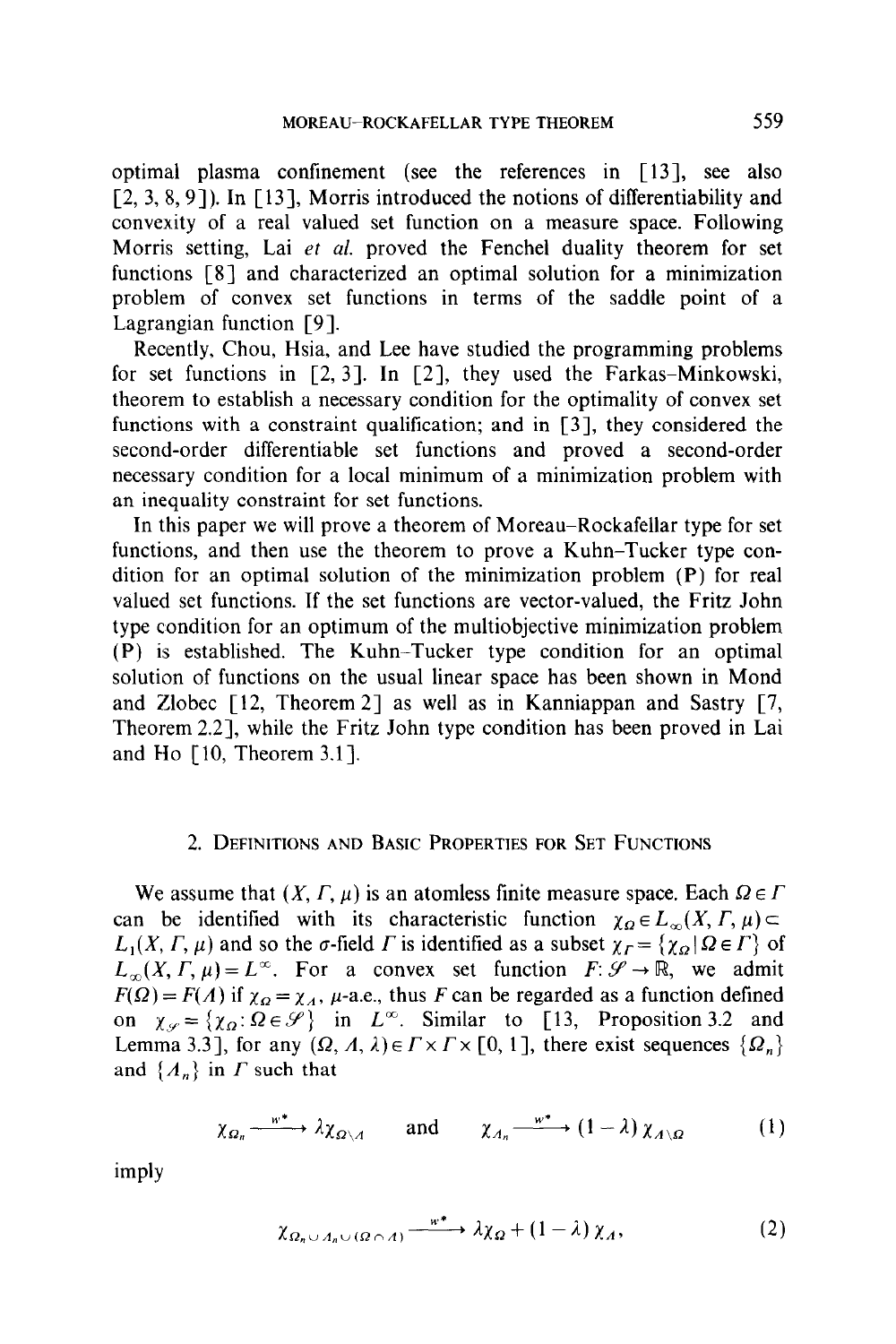where  $w^*$  stands for the weak\* convergence (cf. Morris [13]). The sequene  ${V_n = \Omega_n \cup A_n \cup (\Omega \cap A)}$  satisfying (1) and (2) is called Morris sequence associated with  $(\Omega, \Lambda, \lambda)$ .

DEFINITION 1. A subfamily  $\mathscr S$  of  $\Gamma$  is called *convex* if any  $(\Omega, \Lambda, \lambda) \in \mathcal{S} \times \mathcal{S} \times [0, 1]$  associated with a Morris sequence  $\{V_n\}$  in  $\Gamma$ exists a subsequence  ${V_{n}}$  such that

$$
V_{n_k} = \Omega_{n_k} \cup A_{n_k} \cup \{\Omega \cap \Lambda\} \in \mathcal{S} \quad \text{for all } k. \tag{3}
$$

DEFINITION 2. A set function  $F: \mathcal{S} \to \mathbb{R}$  is called *convex* on a convex subfamily  $\mathscr{S} \subset \Gamma$  if for any  $(\Omega, \Lambda, \lambda) \in \mathscr{S} \times \mathscr{S} \times [0, 1]$ , there exists a Morris sequence  ${V_n}$  in  $\mathscr S$  such that

$$
\overline{\lim} F(V_n) \leqslant \lambda F(\Omega) + (1 - \lambda) F(\Lambda). \tag{4}
$$

DEFINITION 3. A subset  $B \subset \mathbb{R} \times \Gamma$  is called *convex* if for any  $(r, \Omega)$ ,  $(s, \Lambda) \in B$ , and  $\lambda \in [0, 1]$  and any Morris sequence  $\{V_n\}$  associated with  $(\Omega, \Lambda, \lambda)$ , there exist a subsequence  $\{V_{n_k}\}$  of  $\{\hat{V}_n\}$  and a sequence  $t_k \rightarrow \lambda r + (1 - \lambda)s$  such that  $\{(t_k, V_m)\}\subset B$ .

DEFINITION 4. Let  $F: \Gamma \to \mathbb{R}^* = \mathbb{R} \cup \{\infty\}$  be a set function with Dom  $F = \{Q \in \Gamma | \Gamma(Q)$  is finite  $\} \equiv \mathcal{S}$ .

(i) F is called w\*-lower (resp. w\*-upper) semicontinuous (w\*-l.s.c./w\*-<br>u.s.c.) at  $\Omega \in \mathcal{S}$  if  $-\infty < F(\Omega) \le \lim_{n \to \infty} F(\Omega_n)$  (resp.  $\infty > F(\Omega) \ge \lim_{n \to \infty} F(\Omega_n)$ ) for any sequence  $\Omega_n \in \mathcal{S}$  with  $\chi_{\Omega_n} \to^{w^*} \chi_{\Omega_n}$ .

(ii) F is called w\*-continuous at  $\Omega \in \mathcal{S}$  if  $F(\Omega) = \lim F(\Omega_n)$  for any sequence  $\Omega_n \in \mathscr{S}$  with  $\chi_{\Omega_n} \to {}^{\kappa^*} \chi_{\Omega}$ .

We will assume  $F(\emptyset) = 0$  throughout.

**PROPOSITION** 1. Any convex set function F on a convex family  $\mathcal{S} \subset \Gamma$  is w\*-upper semicontinuous.

*Proof.* Take  $A = \emptyset$ ,  $A_n = \emptyset$ , and  $\lambda = 1$  in (1) and (2). Then for any  $\Omega \in \mathscr{S}$ , there is a sequence  $\{\Omega_n\} \subset \Gamma$  such that

$$
\chi_{\Omega_n} \xrightarrow{w^*} \chi_{\Omega} = \chi_{\Omega \setminus \varnothing}.
$$

It follows that

$$
\overline{\lim} F(\Omega_n) = \overline{\lim} F(\Omega_n \cup A_n \cup (\Omega \cap \emptyset))
$$
  
\n
$$
\leq F(\Omega) + (1 - 1) F(\emptyset)
$$
  
\n
$$
= F(\Omega).
$$

Hence F is  $w^*$ -upper semicontinuous on  $\mathcal{S}$ . Q.E.D.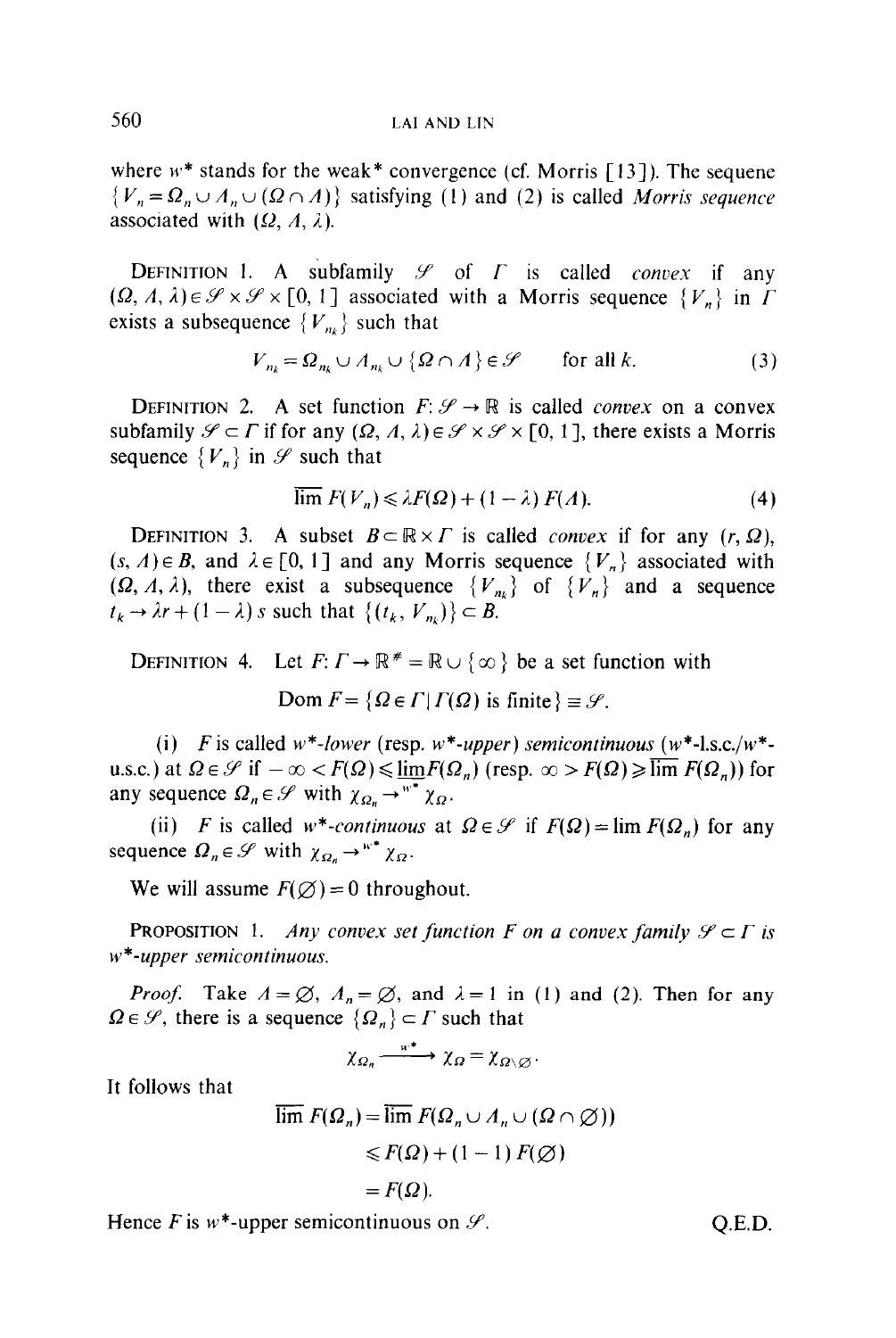The following corollary follows immediately from Proposition 1.

COROLLARY 2. Every  $w^*$ -lower semicontinuous convex set function is w\*-continuous.

Let  $\overline{\Gamma}$  denote the w\*-closure of  $\chi_{\Gamma}$  in  $L^{\infty}$ . Then  $\overline{\Gamma} = \{f \in L^{\infty} | 0 \leq f \leq 1\}$ (cf. [4, Corollary 3.6]). If  $A \subset \mathbb{R} \times \Gamma$ , we use  $\overline{A}$  to denote the w<sup>\*</sup>-closure of A in  $\mathbb{R} \times L^{\infty}$ .

Let  $\mathcal{N}(f)$  be the family of all w\*-neighborhoods of  $f \in \overline{\Gamma}$ . We now extend a convex set function F on a convex subfamily  $\mathscr S$  to its w\*-closure  $\overline{\mathscr S}$ .

DEFINITION 5. The  $w^*$ -lower (resp.  $w^*$ -upper) semicontinuous hull of a set function F on  $\mathscr{S} \subset \Gamma$  is a functional  $\overline{F}$  (resp.  $\hat{F}$ ) on  $\overline{\mathscr{S}}$  defined by

$$
\overline{F}(f) = \sup_{V \in \mathcal{N}(f)} \inf_{\Omega \in V \cap \mathcal{S}} F(\Omega) \quad \text{for} \quad f \in \overline{\mathcal{S}} \tag{5}
$$
\n
$$
(\text{resp. } \hat{F}(f) = \inf_{V \in \mathcal{N}(f)} \sup_{\Omega \in V \cap \mathcal{S}} F(\Omega) \text{ for } f \in \overline{\mathcal{S}}).
$$

The following proposition follows immediately from Definitions 4 and 5.

PROPOSITION 3. (i)  $\bar{F}(\Omega) \leq F(\Omega) \leq \hat{F}(\Omega)$  for all  $\Omega \in \mathcal{S}$ .

(ii) If F is w\*-l.s.c. (resp. w\*-u.s.c.), then  $F(\Omega) = \overline{F}(\Omega)$  (resp.  $F(\Omega) = \hat{F}(\Omega)$  for  $\Omega \in \mathcal{S}$ .

(iii) If F is w\*-continuous on  $\mathcal{S}$ , then  $\bar{F}=\hat{F}$  on  $\bar{\mathcal{S}}$ . It follows that  $\bar{F}$  is the unique  $w^*$ -continuous extension of  $F$ .

(iv) If F is convex on a convex subfamily  $\mathscr{S}$ , then  $\overline{\mathscr{S}}$  is convex in  $L^{\infty}$ and  $\bar{F}$  is convex on  $\bar{\mathcal{S}}$  (cf. [4, Corollary 3.10]).

For a convex set function  $F: \mathcal{S} \to \mathbb{R}$  on convex subfamily  $\mathcal{S}$  we set

$$
[F, \mathcal{S}] = \{(r, \Omega) \in \mathbb{R} \times \Gamma | \Omega \in \mathcal{S}, F(\Omega) \le r\}.
$$

Then  $[F, \mathcal{S}]$  is a convex family of  $\mathbb{R} \times \Gamma$ . It follows immediately from [4, Proposition 3.9 and Corollary 3.10] that

LEMMA 4. Let  $\mathcal{S} \to \mathbb{R}$  be a convex set function on the convex family  $\mathscr{S} \subset \Gamma$ . Then

$$
[\overline{F}, \overline{\mathcal{S}}] = [\overline{F}, \overline{\mathcal{S}}], \tag{6}
$$

and  $[\bar{F}, \bar{\mathscr{S}}]$  is a convex subset of  $\mathbb{R} \times L^{\infty}$ .

LEMMA 5 (cf. [4, Corollary 3.12]). Let  $F: \mathcal{S} \to \mathbb{R}$  be a convex w\*-continuous set function. If  $\bar{\mathscr{S}}$  has a relative interior point (w.r.t. the  $L^{\infty}$ -norm topology), then  $\lceil \bar{F}, \bar{\mathcal{S}} \rceil$  has a relative interior point.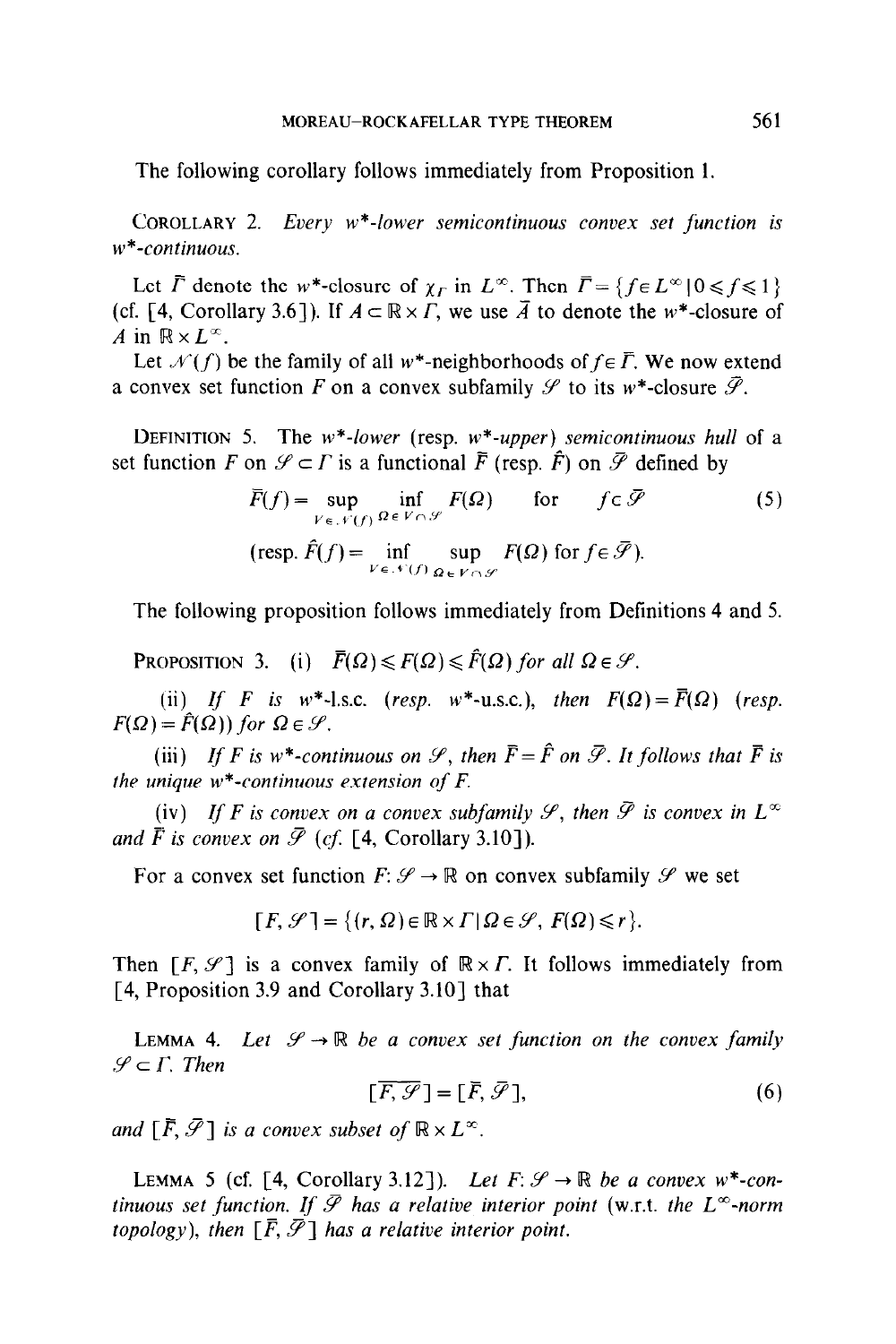### 562 LAI AND LIN

DEFINITION 6 (cf. [9, Definition 1]). The element  $f \in L_1(X, \Gamma, \mu)$  is called a *subgradient* of a convex set function F at  $\Omega_0 \in \Gamma$  if it satisfies the inequality

$$
F(\Omega) \ge F(\Omega_0) + \langle \chi_{\Omega} - \chi_{\Omega_0}, f \rangle \quad \text{for all} \quad \Omega \in \Gamma. \tag{7}
$$

The set of all subgradients of a set function F at  $\Omega_0$  is denoted by  $\partial F(\Omega_0)$ and is called the *subdifferential* of f at  $\Omega_0$ . If  $\partial F(\Omega_0) \neq \emptyset$ , then F is called subdifferentiable at  $\Omega_0$ .

It is easy to show that a point  $\Omega^*$  minimizes  $F(\Omega)$  for  $\Omega \in \Gamma$  if and only if  $0 \in \partial F(\Omega^*)$ .

#### 3. THE MOREAU-ROCKAFELLAR THEOREM

A function g from a Banach space V to  $\mathbb{R} \cup \{\infty\}$  is called proper if g does not take  $-\infty$  and does not identically equal to  $\infty$ .

The Moreau-Rockafellar theorem can be stated in its general form

MOREAU-ROCKAFELLAR THEOREM. Let  $g_1, ..., g_n$  be proper convex realvalued functions on a Banach space V. Then

$$
\partial g_1(x) + \cdots + \partial g_n(x) \subset \partial (g_1 + \cdots + g_n)(x)
$$

for every  $x \in V$ . If all functions  $g_1, ..., g_n$ , except possibly one, are continuous at a point  $x_0 \in (Dom f_1) \cap \cdots \cap (Dom f_n)$ , then

$$
\partial g_1(x) + \cdots + \partial g_n(x) = \partial (g_1 + \cdots + g_n)(x)
$$

for all  $x \in V$ .

This theorem plays an important role in the theory of optimization for nondifferentiable convex functions. We say that a set function  $F: \Gamma \to \mathbb{R} \cup \{\infty\}$  is proper if  $F \neq \infty$  on  $\Gamma$ . The following is a theorem of Moreau–Rockafellar type for convex set functions.

THEOREM 6. Let  $F_1, F_2: \Gamma \to \mathbb{R} \cup \{\infty\}$  be proper convex set functions on Dom  $F_1$  = Dom  $F_2$  =  $\mathscr{S}$ . Then

$$
\partial F_1(\Omega) + \partial F_2(\Omega) \subset \partial (F_1 + F_2)(\Omega) \quad \text{for all} \quad \Omega \in \Gamma. \tag{8}
$$

Suppose that  $\mathscr S$  is a convex subfamily of  $\Gamma$  and that  $\mathscr P$ , the weak\*-closure of  $\mathscr{S}$ , has a relative interior point, if  $F_1$  is w\*-continuous on  $\mathscr{S}$ , then

$$
\partial (F_1 + F_2)(\Omega) = \partial F_1(\Omega) + \partial F_2(\Omega) \quad \text{for all} \quad \Omega \in \Gamma. \tag{9}
$$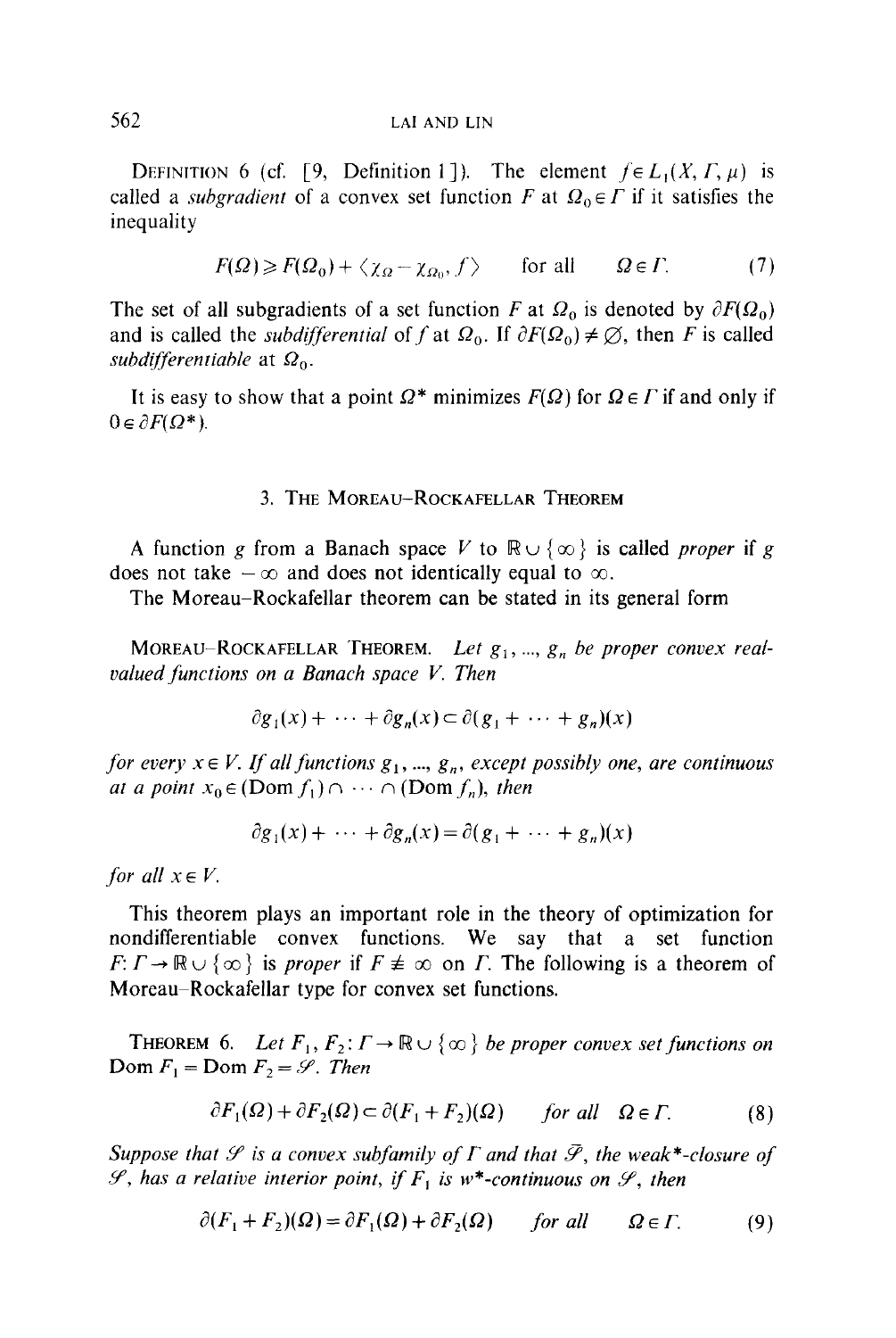Proof: The inclusion (8) follows immediately from the definition of subdifferential of set functions.

We prove only the equality (9). For  $\Omega \in \mathcal{S}$  and  $f \in \partial (F_1 + F_2)(\Omega)$ , we define

$$
G_1(A) = F_1(A) - F_1(\Omega) - \langle \chi_A - \chi_\Omega, f \rangle
$$

and

$$
G_2(A) = F_2(A) - F_2(\Omega) \quad \text{for} \quad A \in \Gamma.
$$

Since  $F_1$  and  $F_2$  are proper convex set functions,  $G_1$  and  $G_2$  are proper convex set functions on  $\mathcal{S}$ , and

$$
G_1(\Omega) = G_2(\Omega) = 0 = (G_1 + G_2)(\Omega).
$$

As  $f \in \partial (F_1 + F_2)(\Omega)$  we have

$$
(G_1 + G_2)(\Lambda) - 0 = (F_1 + F_2)(\Lambda) - (F_1 + F_2)(\Omega) - \langle \chi_{\Lambda} - \chi_{\Omega}, f \rangle
$$
  
\n
$$
\geq 0 \quad \text{for all } \Lambda \in \Gamma,
$$

it follows that  $0 \in \partial (G_1 \in G_2)(\Omega)$  and

$$
\min_{A \in \Gamma} (G_1 + G_2)(A) = G_1(\Omega) + G_2(\Omega) = 0. \tag{10}
$$

Let  $C_1 = [\bar{G}_1, \bar{\mathscr{S}}]$  and  $C_2 = \{(\gamma, h): (-\gamma, h) \in [\bar{G}_2, \bar{\mathscr{S}}] \}$ . Then from Lemma 4,  $C_1$  and  $C_2$  are convex subsets of  $\mathbb{R} \times L^{\infty}(X, \Gamma, \mu)$ . Since  $F_1$  is w\*continuous on  $\mathscr S$  and  $\bar{\mathscr P}$  contains a relative interior point, it follows from Lemma 5 that  $C_1$  has a relative interior point. In order to apply the separation theorem, we need to prove that  $(\text{ri } C_1) \cap C_2 = \emptyset$ , where ri  $C_1$ denotes the relative interior points of  $C_1$ . If not, let  $(\gamma, h) \in (r_i \cap C_1) \cap C_2$ . Then there exists an  $\varepsilon > 0$  such that  $\overline{G}_1(h) < \gamma - \varepsilon$  and a sequence  $\{\Omega_n\}$  in  $\mathscr S$  such that  $\chi_{\Omega_n} \to^{w^*} h$  and  $\underline{\lim} G_2(\Omega_n) \le -\gamma$ . Since  $(\gamma, h) \in C_2$ , we have

$$
(-\gamma, h) \in [\overline{G}_2, \overline{\mathscr{S}}] = [\overline{G}_2, \overline{\mathscr{S}}].
$$

Since  $\bar{G}_1$  is w\*-continuous on  $\bar{\mathscr{S}}$ ,  $\lim_{n\to\infty} G_1(\Omega_n) = \bar{G}_1(h)$ . Hence there is a sufficiently large  $n$  such that

$$
G_1(\Omega_n) < \gamma - \varepsilon \qquad \text{and} \qquad G_2(\Omega_n) < -\gamma + \varepsilon
$$

which implies

$$
(G_1 + G_2)(\Omega_n) < 0.
$$

This contradicts (10). Hence

$$
C_2 \cap (ri C_1) = \varnothing.
$$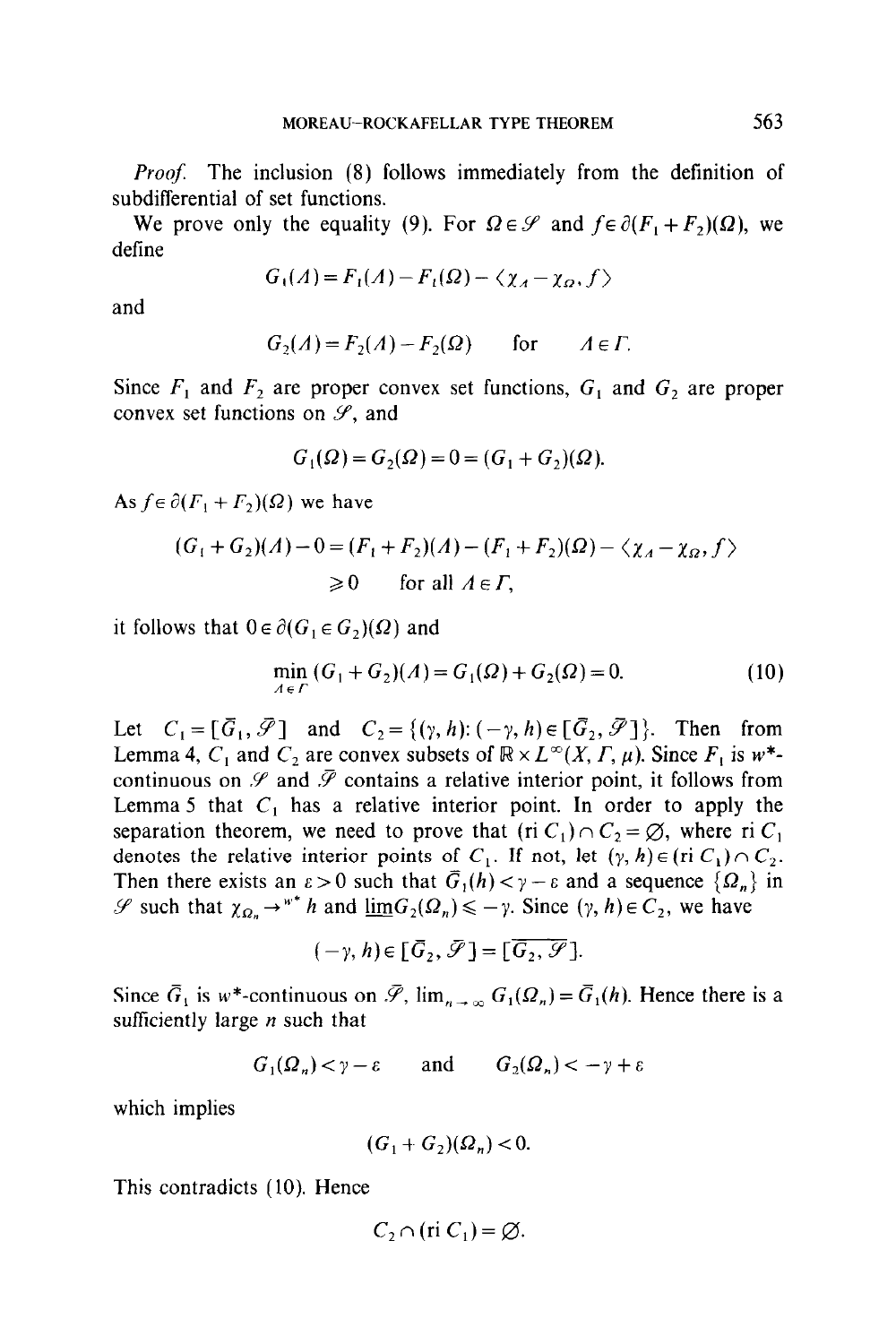Thus  $C_1$  and  $C_2$  can be properly separated by a hyperplane in  $\mathbb{R} \times L^{\infty}$ . Since  $[G_1, \mathscr{S}] \subset C_1$  and the set  $B = \{(\gamma, \Omega) : (-\gamma, \Omega) \in [G_2, \mathscr{S}] \} \subset C_2$ , this hyperplane can separate  $[G_1, \mathcal{S}]$  and B. By assumption ri  $\overline{\mathcal{S}} \neq \emptyset$ , the hyperplane is not vertical. Thus the nonzero functional can be taken by  $(-1, g) \in \mathbb{R} \times L_1(X, \Gamma, \mu)$  such that

$$
\sup_{(\gamma, f) \in C_1} \langle (\gamma, h), (-1, g) \rangle \leq \inf_{(\gamma, h) \in C_2} \langle (\gamma, h), (-1, g) \rangle.
$$

That is, there exists an  $\alpha \in \mathbb{R}$  such that

$$
\sup_{(\gamma,\chi_A)\in\{G_1,\mathscr{S}\}}\left\{\langle\chi_A,\,g\,\rangle-\gamma\right\}\leqslant\alpha\leqslant\inf_{(\gamma,\,\chi_A)\,\in\,B}\left\{\langle\chi_A,\,g\,\rangle-\gamma\right\}.
$$

Since  $(G_1(\Omega), \chi_{\Omega}) = (-G_2(\Omega), \chi_{\Omega}) = (0, \chi_{\Omega})$  belongs to  $[G_1, \mathscr{S}] \cap B$ , it follows that

$$
\langle \chi_A, g \rangle - G_1(A) \leq \alpha = \langle \chi_\Omega, g \rangle - G_1(\Omega)
$$

for all  $A \in \mathcal{S}$  and

$$
\langle \chi_A, g \rangle + G_2(A) \ge \alpha = \langle \chi_\Omega, g \rangle + G_2(\Omega)
$$

for all  $A \in \mathcal{S}$ . In other words,

$$
G_1(A) \geq G_1(\Omega) + \langle \chi_A - \chi_\Omega, g \rangle
$$

and

$$
G_2(\Lambda) \geq G_2(\Omega) + \langle \chi_{\Lambda} - \chi_{\Omega}, -g \rangle \quad \text{for all} \quad \Lambda \in \mathcal{S}.
$$

Since  $G_1$  and  $G_2$  are proper convex set function, thus for any  $A \notin \mathcal{S}$ ,  $G_1(A) = \infty$ , and  $G_2(A) = \infty$ . Hence

$$
G_1(A) \ge G_1(\Omega) + \langle \chi_A - \chi_\Omega, g \rangle,
$$
  
\n
$$
G_2(A) \ge G_2(\Omega) + \langle \chi_A - \chi_\Omega, -g \rangle \qquad \text{for all } A \in \Gamma;
$$

that is,  $g \in \partial G_1(\Omega)$  and  $-g \in \partial G_2(\Omega)$ , so it follows that

$$
0 \in \partial G_1(\Omega) + \partial G_2(\Omega) = \partial F_1(\Omega) - f + \partial F_2(\Omega).
$$

Consequently,

$$
f \in \partial F_1(\Omega) + \partial F_2(\Omega).
$$

Therefore,

$$
\partial (F_1 + F_2)(\Omega) \subset \partial F_1(\Omega) + \partial F_2(\Omega) \quad \text{for } \Omega \in \mathcal{S}.
$$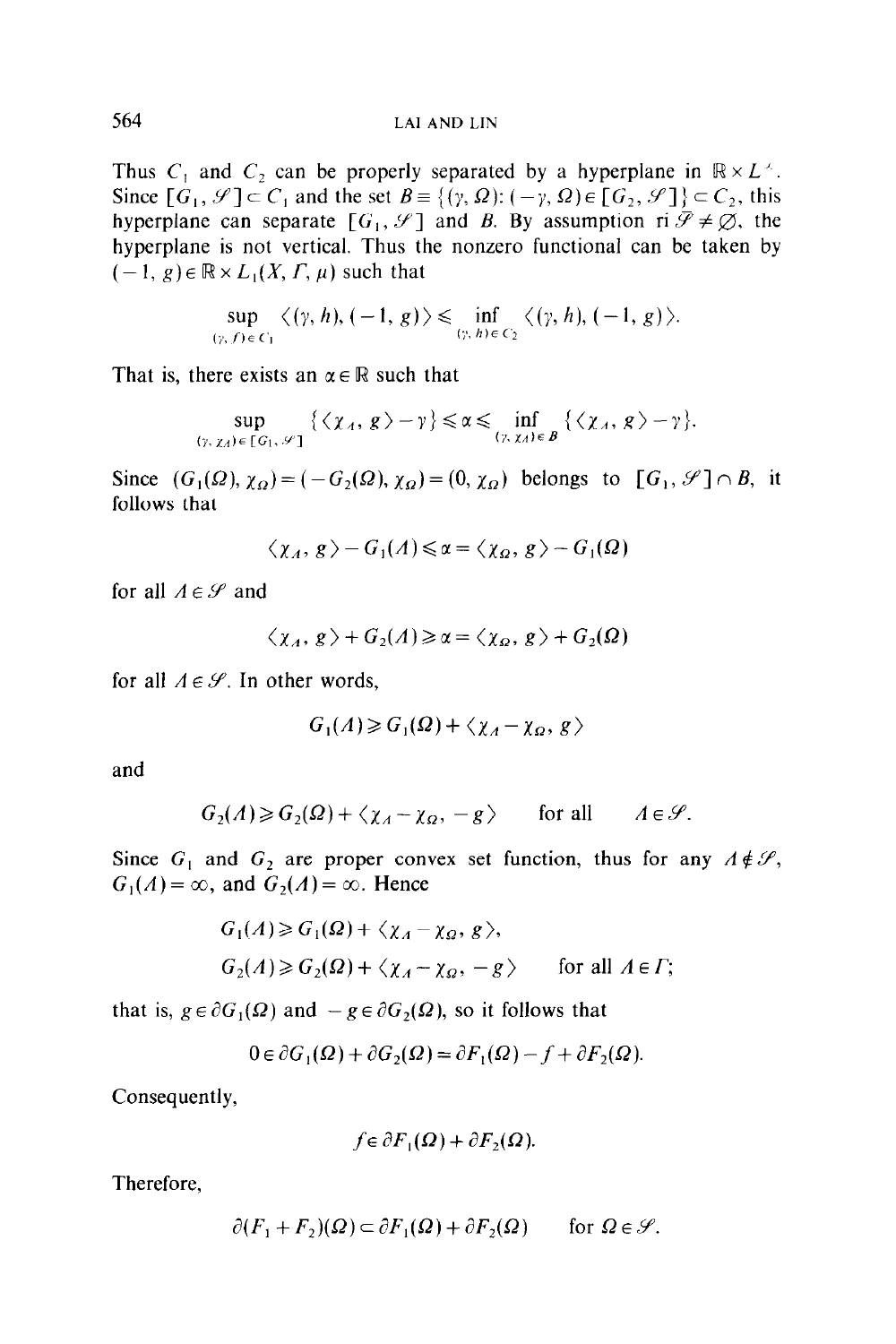If  $\Omega \notin \mathcal{S}$ , then  $F_1(\Omega) + F_2(\Omega) = \infty$  and  $\partial (F_1 + F_2)(\Omega) = \emptyset$ . Thus

$$
\partial (F_1 + F_2)(\Omega) \subset \partial F_1(\Omega) + \partial F_2(\Omega) \quad \text{for} \quad \Omega \in \Gamma. \tag{11}
$$

From  $(8)$  and  $(11)$ , we obtain  $(9)$ . The proof is complete.  $Q.E.D.$ 

*Remark.* According to Corollary 2, the condition of  $w^*$ -continuous in Theorem 6 can be replaced by  $w^*$ -lower semicontinuous.

The following corollary follows immediately from Theorem 6.

COROLLARY 7. Let  $F_1, F_2, ..., F_n: \Gamma \to \mathbb{R} \cup \{\infty\}$  be proper convex set functions on  $\mathcal{S} =$  Dom  $F_i$ ,  $i = 1, 2, ..., n$ . Then

$$
\partial F_1(\Omega) + \cdots + \partial F_n(\Omega) \subset \partial (F_1 + \cdots + F_n)(\Omega)
$$

for all  $\Omega \in \Gamma$ . Suppose that  $\mathcal P$  is a convex subfamily of  $\Gamma$ ,  $\overline{\mathcal P}$  contains a relative interior point and all functions  $F_i$ , except possibly one, are  $w^*$ -continuous on  $\mathcal{S}$ , then

$$
\partial (F_1 + \dots + F_n)(\Omega) = \partial F_1(\Omega) + \dots + \partial F_n(\Omega) \tag{12}
$$

for all  $\Omega \in \Gamma$ .

In Proposition 3(iii), we have already proved that a  $w^*$ -continuous convex set function F on a convex subfamily  $\mathscr S$  has a unique w\*-continuous extension  $\vec{F}$ . We will show that the Moreau-Rockafellar theorem holds for functions  $\overline{F}$ . At first we show a relation between the subdifferentials of F and  $\overline{F}$ .

LEMMA 8. Let  $\mathscr S$  be a convex subfamily of  $\Gamma$  and  $F: \Gamma \to \mathbb{R} \cup \{ \infty \}$ be w\*-continuous and convex on  $\mathcal{S}$ . We assume further that  $\bar{F}$  is the  $w^*$ -continuous extension of F to  $\overline{\mathscr{S}}$ . Then

$$
\partial F(\Omega) = \partial \overline{F}(\Omega) \quad \text{for all} \quad \Omega \in \mathcal{S}.
$$

*Proof.* Let  $\Omega \in \mathcal{S}$  and  $g \in \partial \overline{F}(\Omega)$ . Then

$$
\overline{F}(f) \ge \overline{F}(\Omega) + \langle f - \chi_{\Omega}, g \rangle \quad \text{for all} \quad f \in L^{\infty}.
$$

Since  $\bar{F}(A) = F(A)$  for  $A \in \mathcal{S}$  (see Proposition 3(ii)), we have

$$
F(A) \ge F(\Omega) + \langle \chi_A - \chi_\Omega, g \rangle \quad \text{for} \quad A \in \mathcal{S}.
$$

If  $A \notin \mathcal{S}$ , then  $F(A) = \infty$ . Thus

$$
F(A) \geq F(\Omega) + \langle \chi_A - \chi_\Omega, g \rangle \quad \text{for all} \quad A \in \Gamma.
$$

This shows that  $g \in \partial F(\Omega)$  and  $\partial \overline{F}(\Omega) \subset \partial F(\Omega)$ .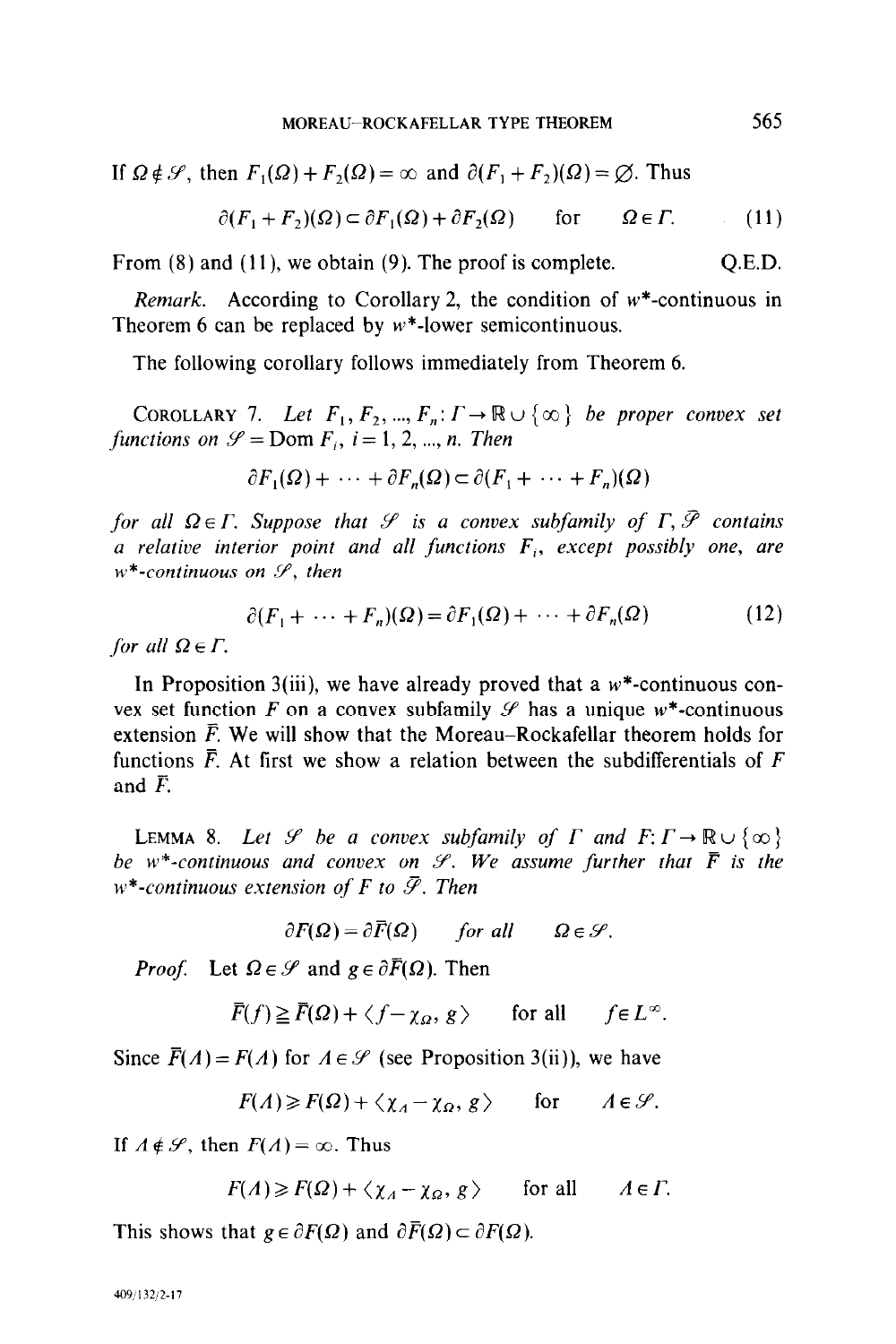Conversely, if  $g \in \partial F(\Omega)$  then for any  $f \in \overline{\mathscr{F}}$  corresponding to a sequence  $\{\Omega_n\} \subset \mathscr{S}$  that  $\chi_{\Omega_n} \to^{w^*} f$  implies

$$
\overline{F}(f) = \lim_{n \to \infty} \overline{F}(\Omega_n) \ge \lim_{n \to \infty} \left[ \overline{F}(\Omega) + \langle \chi_{\Omega_n} - \chi_{\Omega}, g \rangle \right]
$$

$$
= \overline{F}(\Omega) + \langle f - \chi_{\Omega}, g \rangle,
$$

and if  $f \in L^{\infty} \backslash \overline{\mathscr{S}}$  then  $\overline{F}(f) = \infty$ , so

$$
\overline{F}(f) \ge \overline{F}(\Omega) + \langle g, f - \chi_{\Omega} \rangle \quad \text{for all} \quad f \in L^{\infty}.
$$

This shows that  $g \in \partial \overline{F}(\Omega)$ . Hence  $\partial F(\Omega) = \partial \overline{F}(\Omega)$  for  $\Omega \in \mathcal{S}$ . Q.E.D.

**THEOREM 9.** In Theorem 6, if both  $F_1$  and  $F_2$  are w\*-continuous on  $\mathcal{S}$ , then

- (i)  $\partial(\overline{F}_1 + \overline{F}_2)(f) = \partial \overline{F}_1(f) + \partial \overline{F}_2(f)$  for  $f \in L^{\infty}$ , (ii)  $\partial (F_1 + F_2)(\Omega) = \partial F_1(\Omega) + \partial F_2(\Omega)$  for  $\Omega \in \mathcal{S}$ .
- *Proof.* Since  $\overline{F}_1$  and  $\overline{F}_2$  are w\*-continuous on the w\*-compact set  $\overline{\mathscr{S}}$ , (i) follows from the Moreau-Rockafellar theorem in Banach space and (ii) follows from Lemma 8. Q.E.D.

### 4. KUHN-TUCKER TYPE CONDITION FOR SET FUNCTIONS

Let F,  $G_1, G_2, ..., G_m$  be real-valued set functions on  $\Gamma$ . We consider, in this section, a single objective optimization problem for set functions in the following form

 $(P_1)$  Minimize:  $F(\Omega)$ Subject to:  $\Omega \in \mathcal{S}$  and  $G_i(\Omega) \leq 0, j = 1, 2, ..., m$ , where  $\mathscr S$  is a subfamily of  $\Gamma$ .

The main purpose of this section is to show that a necessary condition of Kuhn-Tucker type holds for an optimal solution of problem  $(P_1)$  for set functions. We need the following lemma (cf.  $[2,$  Theorem 3.2]).

LEMMA 10. In problem  $(P_1)$ , let F,  $G_1$ , ...,  $G_n$  be real-valued convex set functions on a convex family  $\mathcal{S} \subset \Gamma$ . We assume further the Slater condition: there exists a set  $\Omega_0 \in \mathcal{S}$  such that  $G_i(\Omega_0) < 0$ ,  $j = 1, 2, ..., m$ . If  $\Omega^* \in \mathcal{S}$  is an optimal solution of  $(P_1)$ , then there exist nonnegative real numbers  $\lambda_1^*$ , ...,  $\lambda_m^*$ with  $\lambda^* = (\lambda_1^*, ..., \lambda_m^*)$ , such that

$$
\sum_{j=1}^{m} \lambda_j^* G_j(\Omega^*) \equiv \langle \lambda^*, G(\Omega^*) \rangle = 0, \tag{13}
$$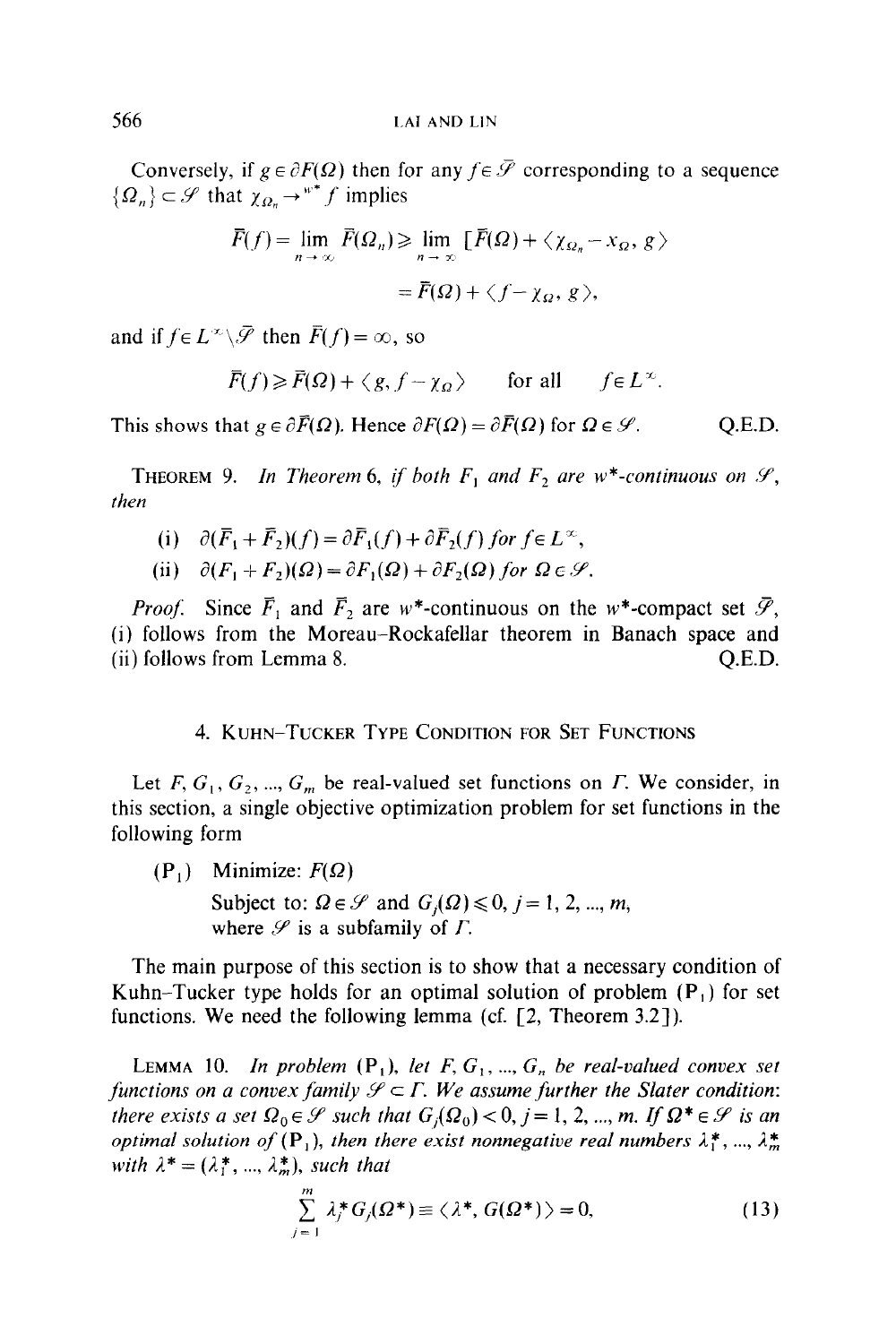and  $(\Omega^*, \lambda^*)$  is a saddle point of the Lagrangian function  $L(\Omega, \lambda) = F(\Omega) + \langle \lambda, G(\Omega) \rangle$ . That is,

$$
F(\Omega^*) + \langle \lambda, G(\Omega^*) \rangle \leq F(\Omega^*) + \langle \lambda^*, G(\Omega^*) \rangle
$$
  

$$
\leq F(\Omega) + \langle \lambda^*, G(\Omega) \rangle \tag{14}
$$

for all  $\lambda = (\lambda_1, ..., \lambda_m)$  with  $\lambda_i \geq 0$  and  $\Omega \in \mathcal{S}$ .

THEOREM 11. Let F,  $G_1$ , ...,  $G_m$  in  $(\mathbf{P}_1)$  be proper convex set functions on a convex family  $\mathscr{S} \subset \Gamma$  and satisfy the Slater's condition (cf. Lemma 10). We assume further that all of the set functions  $F, G_1, ..., G_m$ , except possibly one, are w\*-lower semicontinuous on  $\mathcal S$  and that  $\bar{\mathcal S}$  contains a relative interior point. If  $\Omega^* \in \mathcal{S}$  is a solution to  $(\mathbf{P}_1)$ , then there exists  $\lambda^* = (\lambda_1^*, ..., \lambda_m^*)$  with  $\lambda^* \geq 0$ , such that

$$
(i) \qquad \langle \lambda^*, G(\Omega^*) \rangle = 0 \tag{15}
$$

and

(ii) 
$$
0 \in \partial F(\Omega^*) + \sum_{j=1}^m \lambda_j^* \partial G_j(\Omega^*) + N_{\mathscr{S}}(\Omega^*)
$$
 (16)

where

$$
N_{\mathscr{S}}(\Omega^*) = \{ f \in L_1(X,\Gamma,\mu) \mid \langle \chi_{\Omega} - \chi_{\Omega^*}, f \rangle \leq 0 \text{ for all } \Omega \in \mathscr{S} \}.
$$

Proof: Let

$$
\Phi_{\mathscr{S}}(\Omega) = \begin{cases} 0 & \text{if } \Omega \in \mathscr{S} \\ +\infty & \text{if } \Omega \notin \mathscr{S}. \end{cases}
$$

Then  $\Phi_{\mathscr{S}}$  is clearly a convex proper set function on  $\Gamma$  and w\*-continuous on  $\mathscr{S}$ . Let  $\Omega^* \in \mathscr{S}$  be an optimal solution of  $(P_1)$ . It follows from Lemma 10 that there exists  $\lambda^* = (\lambda_1^*, ..., \lambda_m^*)$  with  $\lambda_i^* \ge 0$  such that

$$
\langle \lambda^*, G(\Omega^*) \rangle = 0,
$$

and  $(\lambda^*, \Omega^*)$  is a saddle point of the Lagrangian  $L(\Omega, \lambda) = F(\Omega) +$  $\langle \lambda, G(\Omega) \rangle$ . Thus, by definition of  $\Phi_{\varphi}$ ,

$$
F(\Omega^*) + \langle \lambda^*, G(\Omega^*)) \rangle + \Phi_{\varphi}(\Omega^*) \leq F(\Omega) + \langle \lambda^*, G(\Omega) \rangle + \Phi_{\varphi}(\Omega)
$$

for all  $Q \in \Gamma$ , and so

$$
F(\Omega^*)+\langle \lambda^*, G(\Omega^*)\rangle+\Phi_{\mathscr{S}}(\Omega^*)=\inf_{\Omega\in\Gamma}\big[F(\Omega)+\langle \lambda^*, G(\Omega)\rangle+\Phi_{\mathscr{S}}(\Omega)\big].
$$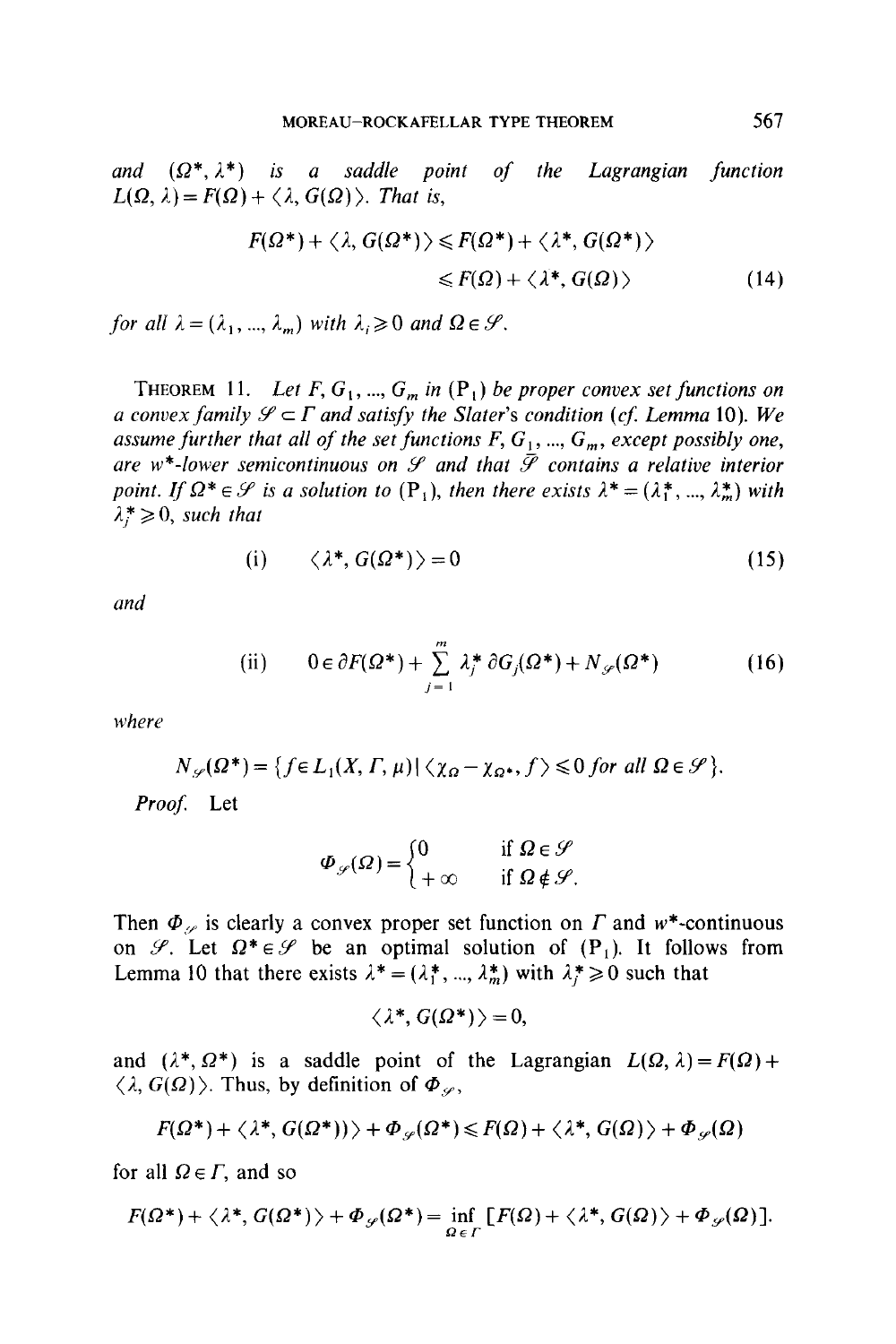Therefore

$$
0 \in \partial \left( F + \sum_{j=1}^{m} \lambda_j^* G_j + \varPhi_{\mathscr{S}} \right) (\Omega^*).
$$

By Corollary 7, we obtain

$$
0 \in \partial F(\Omega^*) + \sum_{j=1}^m \lambda_j^* \partial G_j(\Omega^*) + \partial \Phi_{\mathscr{S}}(\Omega^*)
$$
  
=  $\partial F(\Omega^*) + \sum_{j=1}^m \lambda_j^* \partial G_j(\Omega^*) + N_{\mathscr{S}}(\Omega^*),$ 

where

$$
N_{\mathscr{S}}(\Omega^*) = \partial \Phi_{\mathscr{S}}(\Omega^*)
$$
  
= {f \in L\_1(X, \Gamma, \mu) | \langle \chi\_{\Omega} - \chi\_{\Omega^\*}, f \rangle \le 0 for all  $\Omega \in \mathscr{S}$  }. Q.E.D.

## 5. FRITZ JOHN TYPE CONDITION FOR VECTOR-VALUED MINIMIZATION FOR SET FUNCTIONS

In this section, we consider the vector-valued minimization problem for set functions in the following form

(P) Minimize:  $F(\Omega) = (F_1(\Omega), ..., F_n(\Omega))$ Subject to:  $\Omega \in \mathcal{S}$  and  $G_i(\Omega) \leq 0$ ,  $j = 1, ..., m$ , where  $F_i: \mathcal{S} \to \mathbb{R}$ ,  $i=1, 2, ..., n$ ,  $G_i: \mathcal{S} \rightarrow \mathbb{R}$ ,  $j=1, 2, ..., m$ , and  $\mathcal{S} \subset \Gamma$ .

For  $x = (x_1, ..., x_n)$  and  $y = (y_1, ..., y_n)$  in  $\mathbb{R}^n$ , we use the notations

| $x < y$ if $x_i < y_i$ for each $i = 1, 2, , n$ ;       |                                                                        |  |
|---------------------------------------------------------|------------------------------------------------------------------------|--|
|                                                         | $x \leq y$ if $x_i \leq y_i$ for each $i = 1, 2, , n$ and $x \neq y$ ; |  |
| $x \leq y$ if $x_i \leq y_i$ for each $i = 1, 2, , n$ . |                                                                        |  |

We say that a set  $\Omega^* \in \mathcal{S} \subset \Gamma$  is a *Pareto optimal* solution of the vectorvalued set function  $F: \mathcal{S} \to \mathbb{R}^n$  if there is no  $\Omega \in \mathcal{S}$  such that  $F(\Omega) \leq F(\Omega^*)$ .

A necessary condition for the existence of an optimal solution of the optimization problem (P) will be given in this section. It is a Fritz John type condition (cf. Lai and Ho  $\lceil 10 \rceil$ ) which we state in the following theorem.

**THEOREM** 12. In problem (P), let  $\mathcal{S}$  be a convex subfamily of  $\Gamma$  and  $F_i$ ,  $i = 1, 2, ..., n, G<sub>i</sub>, j = 1, 2, ..., m$ , be proper convex set functions on  $\Gamma$ . Let  $\Omega<sub>0</sub>$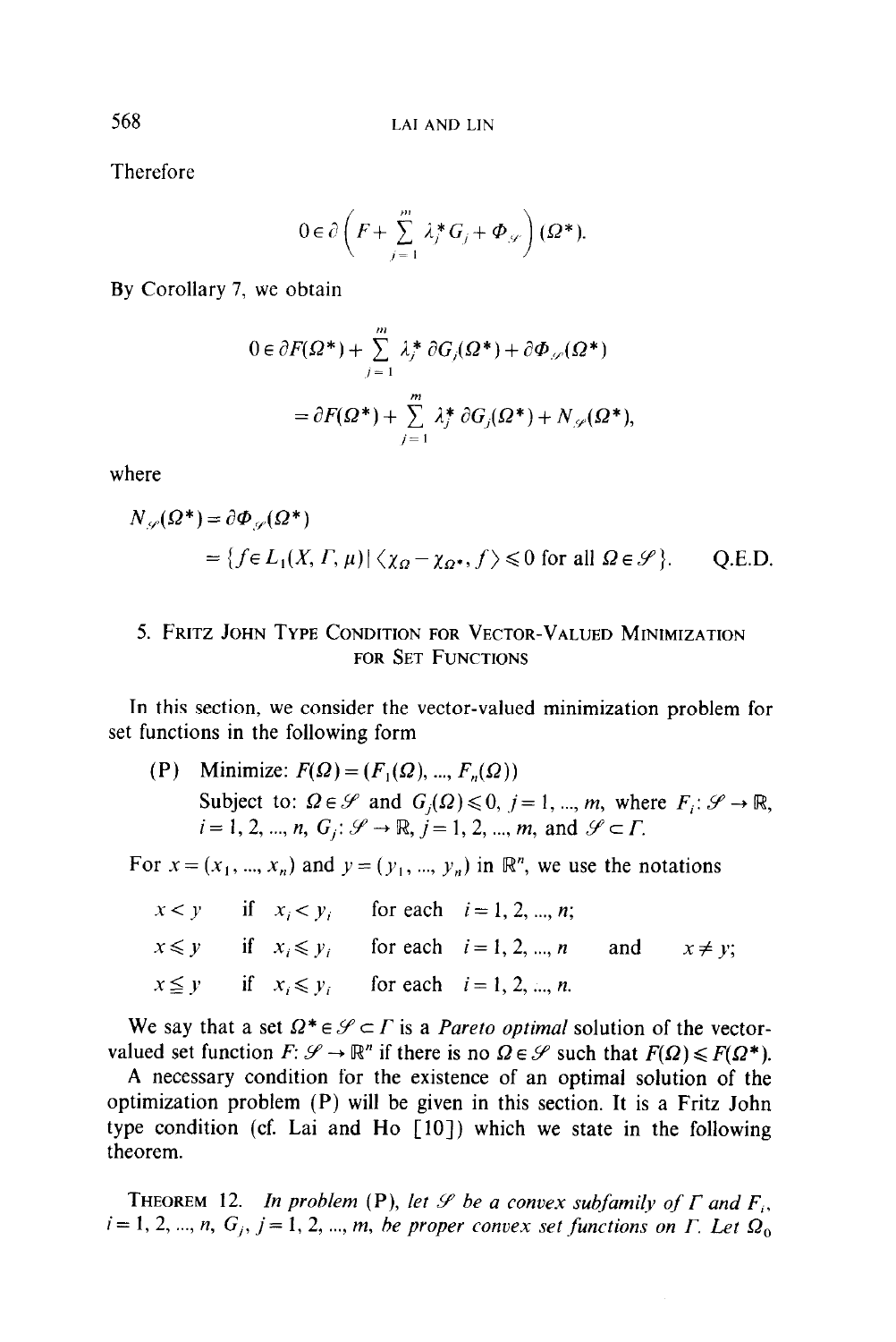be a Pareto optimal solution of problem (P). Suppose that for each  $i \in \{1, 2, ..., \}$  there corresponds a  $\Omega_i \in \mathcal{S}$  such that

$$
G_k(\Omega_i) < 0, \qquad k = 1, 2, \dots, m
$$
\n
$$
F_j(\Omega_i) < F_j(\Omega_0) \qquad \text{for} \quad j = 1, 2, \dots, n, j \neq i \tag{17}
$$

and that all functions  $F_1, ..., F_n, G_1, ..., G_m$ , except possibly one, are w\*-continuous on  $\mathscr S$  and that  $\bar{\mathscr P}$  contains a relative interior point, then there exist  $\alpha = (\alpha_1, \alpha_2, ..., \alpha_n)$  with  $\alpha_i \geq 1, i=1,2, ..., n,$  and  $\lambda = (\lambda_1, \lambda_2, ..., \lambda_m)$  in  $\mathbb{R}^m_+$ such that

(i) 
$$
\sum_{k=1}^{m} \lambda_k G_k(\Omega_0) = 0
$$
  
\n(ii) 
$$
0 \in \sum_{j=1}^{n} \alpha_j \partial F_j(\Omega_0) + \sum_{k=1}^{m} \lambda_k \partial G_k(\Omega_0) + N_{\mathscr{S}}(\Omega_0).
$$

To prove this theorem we need the following lemma in vector minimization for set functions which is similar to Lemma 3.1 of [6] for usual vector minimization problem (cf. also  $\lceil 10 \rceil$ ).

LEMMA 13. Let  $\mathcal S$  be a convex subfamily of  $\Gamma$  and  $F_1, ..., F_n$  be proper convex set functions on  $\Gamma$  with domain  $\mathcal{S}$ . Then the problem (P) has an optimal solution (in Pareto sense) at  $\Omega_0 \in \mathcal{S}$  if and only if  $\Omega_0$  minimizes each  $F_i$  on the constraint set

$$
C_j = \{ \Omega \in \mathcal{G} : F_i(\Omega) \le F_i(\Omega_0), i \ne j, G(\Omega) \le 0 \}
$$
\n(18)

where  $G(\Omega) = (G_1(\Omega), ..., G_m(\Omega)), j = 1, 2, ..., n$ .

The proof of this lemma follows from the argument used in  $[6,$  Lemma 3.1].

*Proof of Theorem* 12. Let  $\Omega_0$  be a Pareto optimal solution of (P). By Lemma 13,  $\Omega_0$  minimizes each  $F_i$ ,  $i = 1, 2, ..., n$ , on the constraint set  $C_i$  of (18). Then, in view of Theorem 11, there exist

$$
\alpha^{(i)} = (\alpha_{1i}, ..., \alpha_{ni}) \in \mathbb{R}^n_+
$$
 and  $\beta^{(i)} = (\beta_{1i}, ..., \beta_{mi}) \in \mathbb{R}^m_+$ 

with  $\alpha_{ii} = 1$  such that

$$
0 \in \sum_{j=1}^{n} \alpha_{ji} \partial F_j(\Omega_0) + \sum_{k=1}^{m} \beta_{ki} \partial G_k(\Omega_0) + N_{\mathscr{S}}(\Omega_0)
$$
 (19)

and

$$
\sum_{k=1}^{m} \beta_{ki} G_k(\Omega_0) = 0, \qquad i = 1, 2, ..., n.
$$
 (20)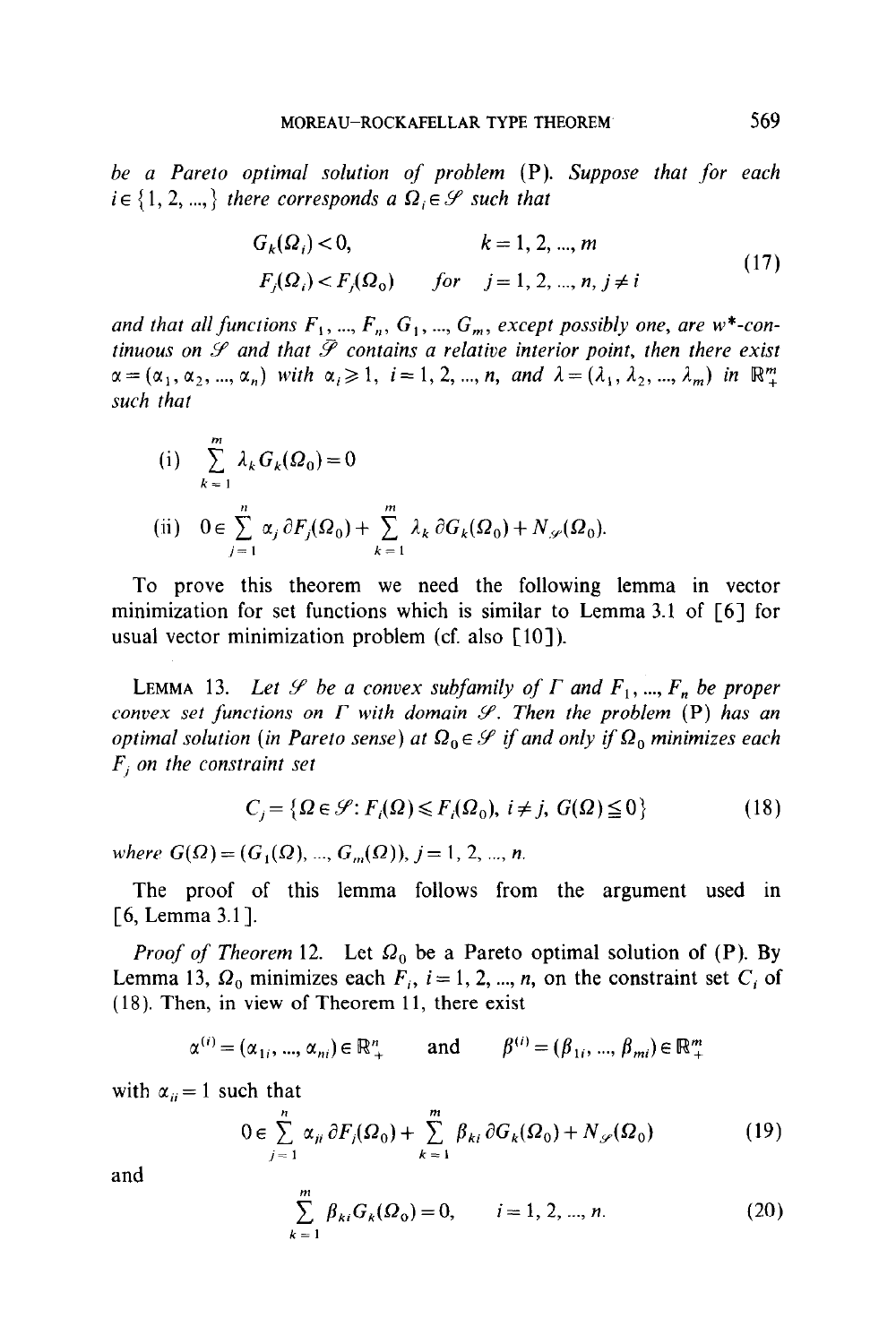Let  $i = 1, 2, ..., n$ , in (19) and then sum them up; we obtain

$$
0 \in \left(1 + \sum_{i=2}^{n} \alpha_{1i}\right) \partial F_1(\Omega_0) + \dots + \left(\sum_{i=1}^{n-1} \alpha_{ni} + 1\right) \partial F_n(\Omega_0)
$$
  
+ 
$$
\sum_{k=1}^{m} (\beta_{k1} + \dots + \beta_{kn}) \partial G_k(\Omega_0) + nN_{\mathscr{S}}(\Omega_0)
$$
  
= 
$$
\sum_{j=1}^{n} \alpha_j \partial F_j(\Omega_0) + \sum_{k=1}^{m} \lambda_k \partial G_k(\Omega_0) + N_{\mathscr{S}}(\Omega_0),
$$

where  $\alpha_j = \alpha_{j1} + \cdots + \alpha_{j, j-1} + 1 + \alpha_{j, j+1} + \cdots + \alpha_{jn} \ge 1$ ,

$$
\lambda_k = \sum_{i=1}^n \beta_{ki} \ge 0, \qquad k = 1, 2, ..., m,
$$

and

$$
\sum_{1}^{m} \lambda_{k} G_{k}(\Omega_{0}) = \sum_{k=1}^{m} \sum_{i=1}^{n} \beta_{ki} G_{k}(\Omega_{0}) = 0.
$$

This proves the theorem. Q.E.D.

#### **REFERENCES**

- 1. J. P. AUBIN, "Applied Functional Analysis," Wiley, New York, 1980.
- 2. J. H. CHOU, W. S. HSIA, AND T. Y. LEE, On multiple objective programming problems with set functions, J. Math. Anal. Appl. 105 (1985), 383-394.
- 3. J. H. CHOU, W. S. HSIA, AND T. Y. LEE, Second order optimality conditions for mathematical programming with set functions, J. Austral. Math. Soc. Ser. B 26 (1985), 284-292.
- 4. J. H. CHOW, W. S. HSIA, AND T. Y. LEE, Epigraphs of convex set functions, J. Mufh. Anal. Appl. 118 (1986), 247-254.
- 5. I. EKELAND AND T. TURNBULL, "Infinite Dimensional Optimization and Convexity," Lecture Notes, The University of Chicago, 1983.
- 6. P. KANNIAPPAN, Necessary conditions for optimality of nondifferentiable convex multiobjective programming, *J. Optim. Theory Appl.* **40** (1983), 167–173.
- 7. P. KANNIAPPAN AND S. M. SASTRY, Duality theorems and an optimality condition for non-differentiable convex programming, J. Austral. Math. Soc. Ser. A 32 (1982), 369-379.
- 8. H. C. LAI, S. S. YANG, AND G. R. HWANG, Duality in mathematical programming of set functions-On Fenchel duality theorem, J. Math. Anal. Appl. 95 (1983), 223-234.
- 9. H. C. LAI AND S. S. YANG, Saddle point and duality in the optimization theory of convex set functions, J. Astral. Math. Soc. Ser. B 24 (1982), 130-137.
- 10. H. C. LAI AND C. P. Ho, Duality theorem of nondifferentiable convex multiobjective programming, J. Optim. Theory Appl.  $50$ , No. 3 (1986), 407-420.
- 11. D. G. LUENBERGER, "Optimization by Vector Space Methods," Wiley, New York, 1969.